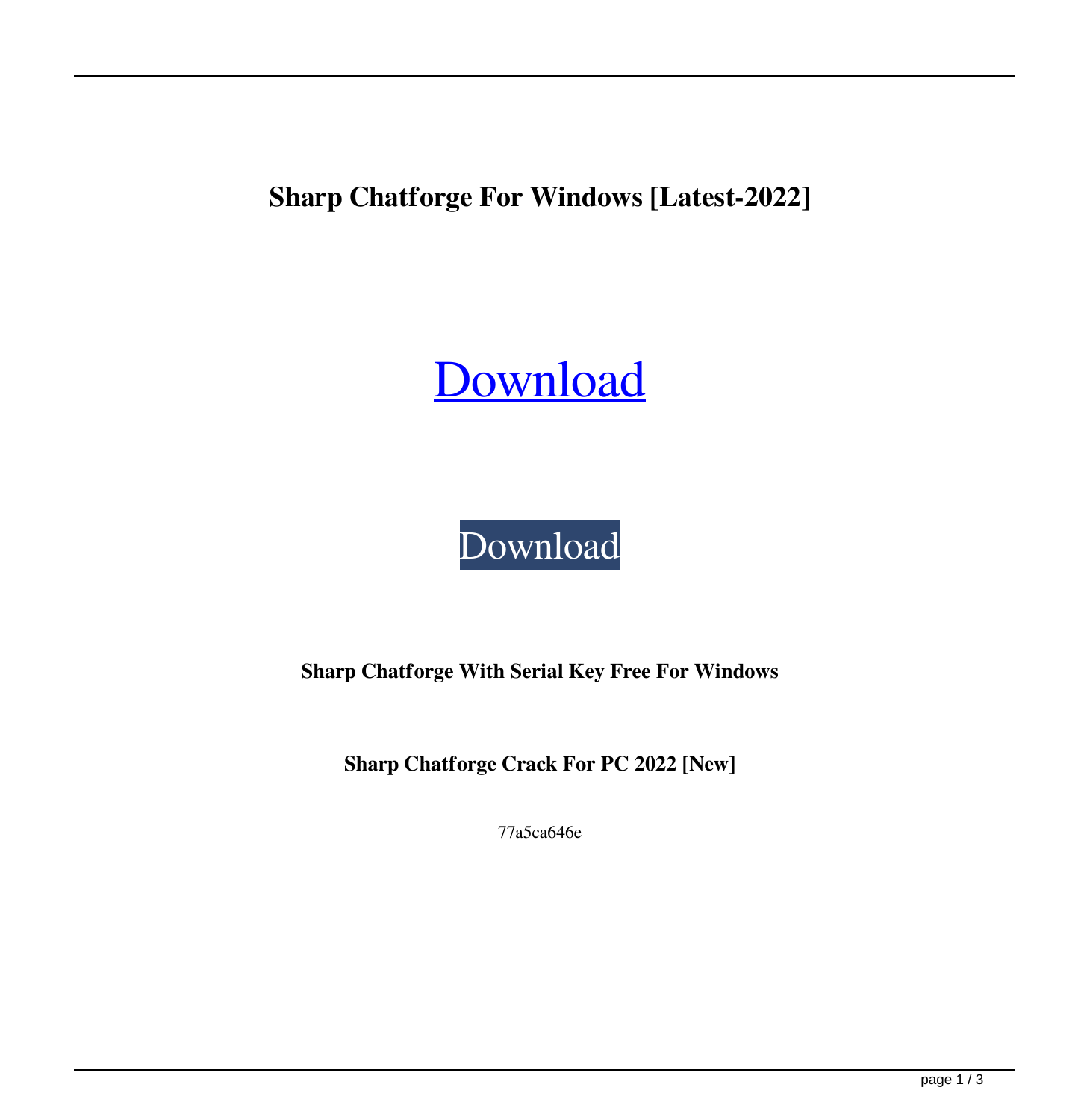#### **Sharp Chatforge For Windows**

#### **What's New In Sharp Chatforge?**

ChatForge is a.Net desktop application designed to help reduce the effort required to create a server / client system. The Application includes two Client Applications that can be executed in order to form a simple client server scenario, however the real power of the ChatForge is it's ability to function as a C# Remoting server. The Client / Server is based on the popular.Net framework 3.5, however can also be used with.Net Framework 3.5.3. The Server is designed to be a simple implementation that is easy to use and maintain. The Client is designed to be a fully featured implementation, allowing you to interact with your server application in an easy to use manner. Using the ChatForge The ChatForge is easy to setup and use. Simply select the server and client option to create your server / client scenario and you will have a fully functioning server and client. The ChatForge provides the.Net Framework 3.5 Client Application by default, however.Net Framework 3.5.3 is also supported. This is a tutorial application, and the code has been designed to be easy to understand and follow for both new and experienced.Net developers. Client and Server Versions Version 0.0.2 Version 0.0.2.2 Copyright: Copyright (c) 2011, Gareth Hart Licensing: All source code is available under the GNU General Public License, version 3 (GPLv3) Version 0.0.2 ChatForge is a.Net desktop application designed to help reduce the effort required to create a server / client system. The Application includes two Client Applications that can be executed in order to form a simple client server scenario, however the real power of the ChatForge is it's ability to function as a C# Remoting server. The Client / Server is based on the popular.Net framework 3.5, however can also be used with.Net Framework 3.5.3. The Server is designed to be a simple implementation that is easy to use and maintain. The Client is designed to be a fully featured implementation, allowing you to interact with your server application in an easy to use manner. Version 0.0.2.2 ChatForge is a.Net desktop application designed to help reduce the effort required to create a server / client system. The Application includes two Client Applications that can be executed in order to form a simple client server scenario, however the real power of the ChatForge is it's ability to function as a C# Remoting server. The Client / Server is based on the popular.Net framework 3.5, however can also be used with.Net Framework 3.5.3. The Server is designed to be a simple implementation that is easy to use and maintain. The Client is designed to be a